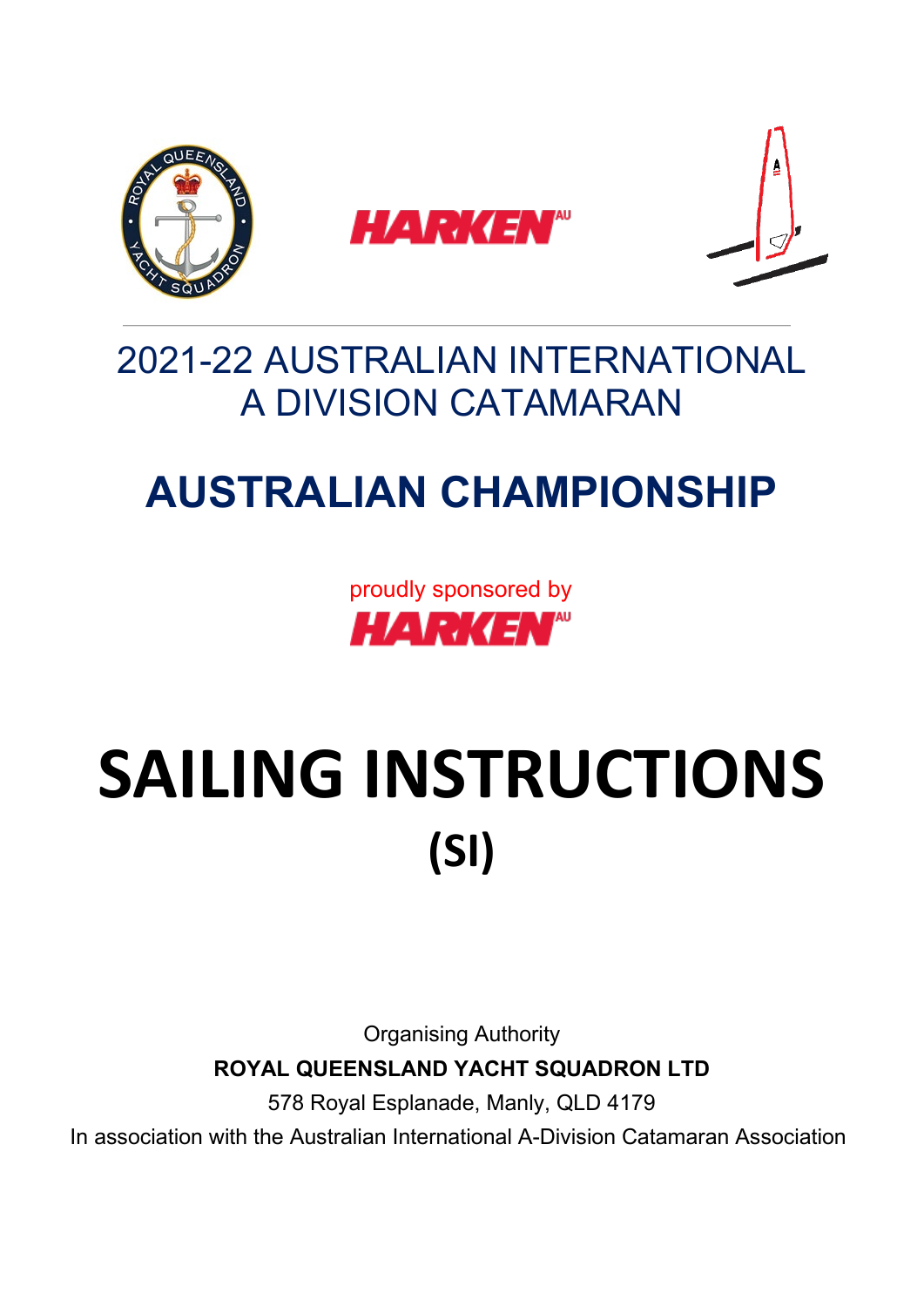*The notation '[NP]' in a rule of the sailing instructions (SIs) means that a boat may not protest another boat for breaking that rule. This changes RRS 60.1(a).* 

#### **1. RULES**

- 1.1. The event is governed by the rules as defined in The Racing Rules of Sailing.
- 1.2. The Australian Sailing (AS) prescriptions will apply.
- 1.3. The International A Division Class Rules will apply.
- 1.4. Appendix T Arbitration will apply.
- 1.5. Attention is drawn to SI 23.1 regarding rigging lawn tiedowns.
- 1.6. Competitors must comply with Qld Government COVID-19 requirement including contact tracing via the electronic app "Check in Qld".
- 1.7. Competitors must follow all Club COVID-19 Policies [\(https://www.rqys.com.au/policiesanddocuments/](https://www.rqys.com.au/policiesanddocuments/) )

#### **2. CHANGES TO SAILING INSTRUCTIONS**

- 2.1. Any change to the sailing instructions will be posted before 0900 on the day it will take effect, except that any change to the schedule of races will be posted by 2000 on the day before it will take effect.
- 2.2. Changes to the SIs may be made on the water by flying Code flag L and displaying the change on a board on the Race Committee (RC) Signal Vessel.

#### **3. COMMUNICATIONS WITH COMPETITORS**

3.1. Notices to competitors will be posted on the official notice board located at <https://www.rqys.com.au/sailingnoticeboard/> and via the Sailor App.

3.1.1. The Sailor App can be downloaded here:<https://www.mysailingclub.com.au/>

- 3.2. The race office is located at The RQYS Sailing Office located adjacent to Rigging Lawn 2, telephone 3396 8666, email sailing@rgys.com.au.
- 3.3. [DP] While racing, except in an emergency, a boat shall not make voice or data transmissions and shall not receive voice or data communication that is not available to all boats.

#### **4. CODE OF CONDUCT**

4.1 [DP] Competitors and support persons shall comply with reasonable requests from race officials.

#### **5. SIGNALS MADE ASHORE**

- 5.1. Signals made ashore will be displayed at the official flag pole located at the top of the Eastern Gangway of the Bill Kirby Docks.
- 5.2. When flag AP is displayed ashore, '1 minute' is replaced with 'not less than 45 minutes' in Race Signals AP.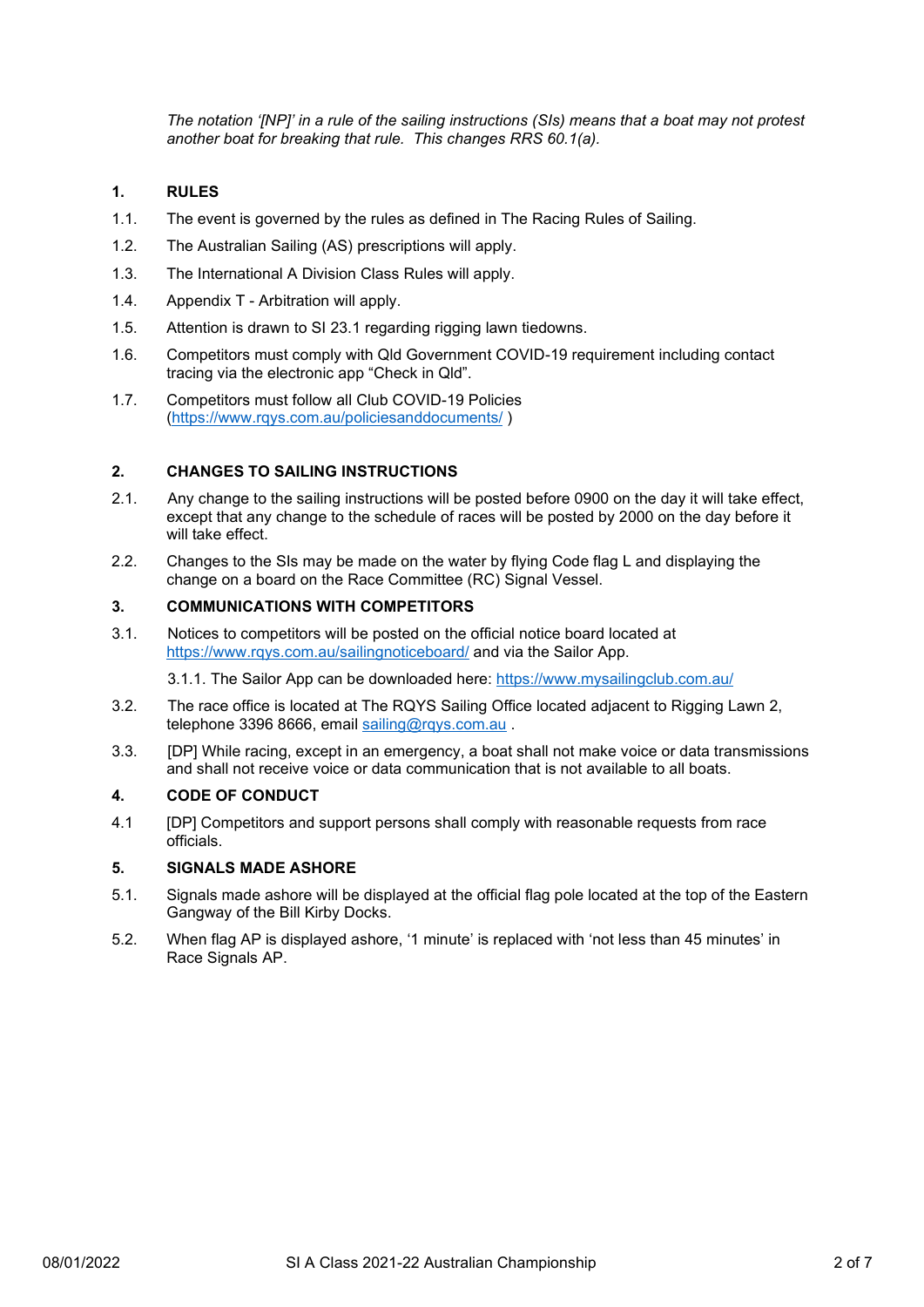#### **6. SCHEDULE OF RACES**

| Date                                   | Event                                    | <b>Time/First Warning</b> |
|----------------------------------------|------------------------------------------|---------------------------|
| Sat 8 <sup>th</sup> January 2022       | Registration and equipment<br>inspection | $0900 - 1600$ hrs         |
| Sun 9 <sup>th</sup> January 2022       | Registration and equipment<br>inspection | $1000 - 1200$ hrs         |
| Sun 9 <sup>th</sup> January 2022       | Practice Sailing / Racing                | TBA                       |
|                                        |                                          |                           |
| Mon 10th January 2022                  | <b>Competitor Briefing</b>               | 1000 hrs                  |
| Mon 10th January 2022                  | Racing                                   | 1230 hrs                  |
| Tue 11 <sup>th</sup> January 2022      | Racing                                   | 1300 hrs                  |
| Wed 12 <sup>th</sup> January 2022      | Racing                                   | 1100 hrs                  |
| Thursday 13 <sup>th</sup> January 2022 | Racing                                   | 1300 hrs                  |
| Friday 14 <sup>th</sup> January 2022   | Racing                                   | 1100 hrs                  |
|                                        |                                          |                           |
| Friday 14 <sup>th</sup> January 2022   | <b>Presentation of Prizes</b>            | ASAP after Racing         |

6.1. On the last scheduled day of racing no warning signal will be made after 1500 hrs.

#### **7. CLASS FLAGS**

- 7.1. The Open Fleet division flag is a white flag with black 'A' insignia.
- 7.2. The Classic Discipline division flag is a white flag with red 'A' insignia.

#### **8. RACING AREA**

8.1 SI Attachment A shows the location of the racing area(s).

#### **9. COURSES**

- 9.1. The diagram in SI Attachment B shows the course, including the approximate angles between legs, the order in which marks are to be passed, and the side on which each mark is to be left.
- 9.2. No later than the warning signal, the race committee signal vessel will display the approximate compass bearing of the first leg and the course to be sailed.

#### **10. MARKS**

10.1. Marks are as described in SI Attachment B.

#### **11. THE START**

- 11.1. The starting line is between a staff displaying an orange flag on the signal vessel at the starboard end and the course side of the port-end starting mark.
- 11.2. Boats whose warning signal has not been made shall avoid the starting area during the starting sequence for other races.
- 11.3. A boat that does not start within 4 minutes after her starting signal will be scored Did Not Start without a hearing. This changes RRS A5.1 and A5.2.

#### **12. CHANGE OF THE NEXT LEG OF THE COURSE**

12.1. To change the next leg of the course, the race committee will lay a new mark (or move the finishing line) and remove the original mark as soon as practicable. When in a subsequent change a new mark is replaced, it will be replaced by an original mark.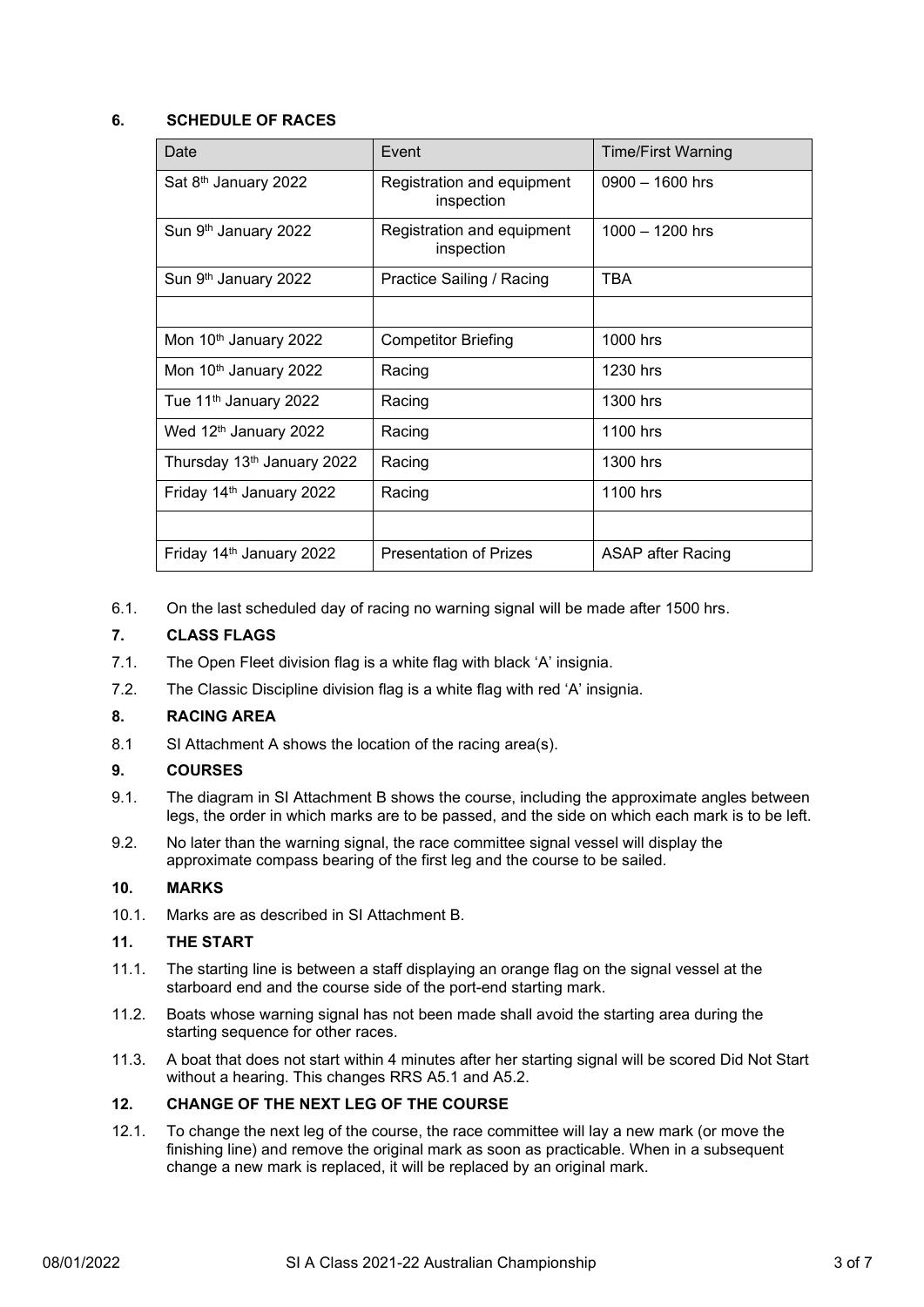#### **13. THE FINISH**

13.1. The finishing line will be between a staff displaying a blue flag on the finishing boat at the starboard end and the course side of the port-end finishing mark.

#### **14. PENALTY SYSTEM**

14.1. RRS 44.1 is changed so that the Two-Turns Penalty is replaced by the One-Turn Penalty.

#### **15. TIME LIMITS [AND TARGET TIMES]**

15.1. The Race Time Limit (see RRS 35), and the Finishing Window are shown in the table below.

| Target Time | Race Time Limit | <b>Finishing Window</b> |
|-------------|-----------------|-------------------------|
| 30 Minutes  | 60 Minutes      | 20 Minutes              |

- 15.2. The Finishing Window is the time for boats to finish after the first boat of their division sails the course and finishes. Boats failing to finish within the Finishing Window, and not subsequently retiring, penalized or given redress, will be scored Time Limit Expired (TLE) without a hearing. A boat scored TLE shall be scored points for the finishing place one more than the points scored by the last boat that finished within the Finishing Window. This changes RRS 35, A5.1, A5.2 and A10.
- 15.3. Failure to meet the Target Time will not be grounds for redress. This changes RRS 62.1(a).

#### **16. HEARING REQUESTS**

- 16.1. The protest time limit is 60 minutes after the last boat in that class finishes the last race of the day or the race committee signals no more racing today, whichever is later. The time will be posted on the official notice board.
- 16.2. Hearing request forms are available from the race office at [https://www.rqys.com.au/regatta](https://www.rqys.com.au/regatta-club-racing-documents-auditors/)[club-racing-documents-auditors/](https://www.rqys.com.au/regatta-club-racing-documents-auditors/) or Hard Copies can be requested from the RQYS Sailing Office (upstairs on rigging lawn 2).
- 16.3. Notices will be posted no later than 30 minutes after the protest time limit to inform competitors of hearings in which they are parties or named as witnesses. Hearings will be held at a time and place advised on the hearing notice.

#### **17. SCORING**

- 17.1. The scoring system is as follows:
- 17.2. Low Point Scoring System A4 will apply.
- 17.3. Twelve (12) races are scheduled in this series of which two (2) races are required to be completed to constitute a series.
	- 17.3.1. When 4 or fewer races have been completed, a boat's series score will be the total of her race scores.
	- 17.3.2. When 5-8 races have been completed, a boat's series score will be the total of her race scores excluding her worst score.
	- 17.3.3. When 9 or more races have been completed, a boat's series score will be the total of her race scores excluding her two worst scores.

#### **18. SAFETY REGULATIONS**

- 18.1. All skippers shall SIGN ON before racing each day and SIGN OFF at the earliest possible time after the completion of racing (but not later than the end of protest time).
- 18.2. The skipper of a boat that retires or does not intend to continue racing is required to SIGN OFF immediately on return to shore.
- 18.3. A boat that retires from a race shall notify the race committee as soon as possible.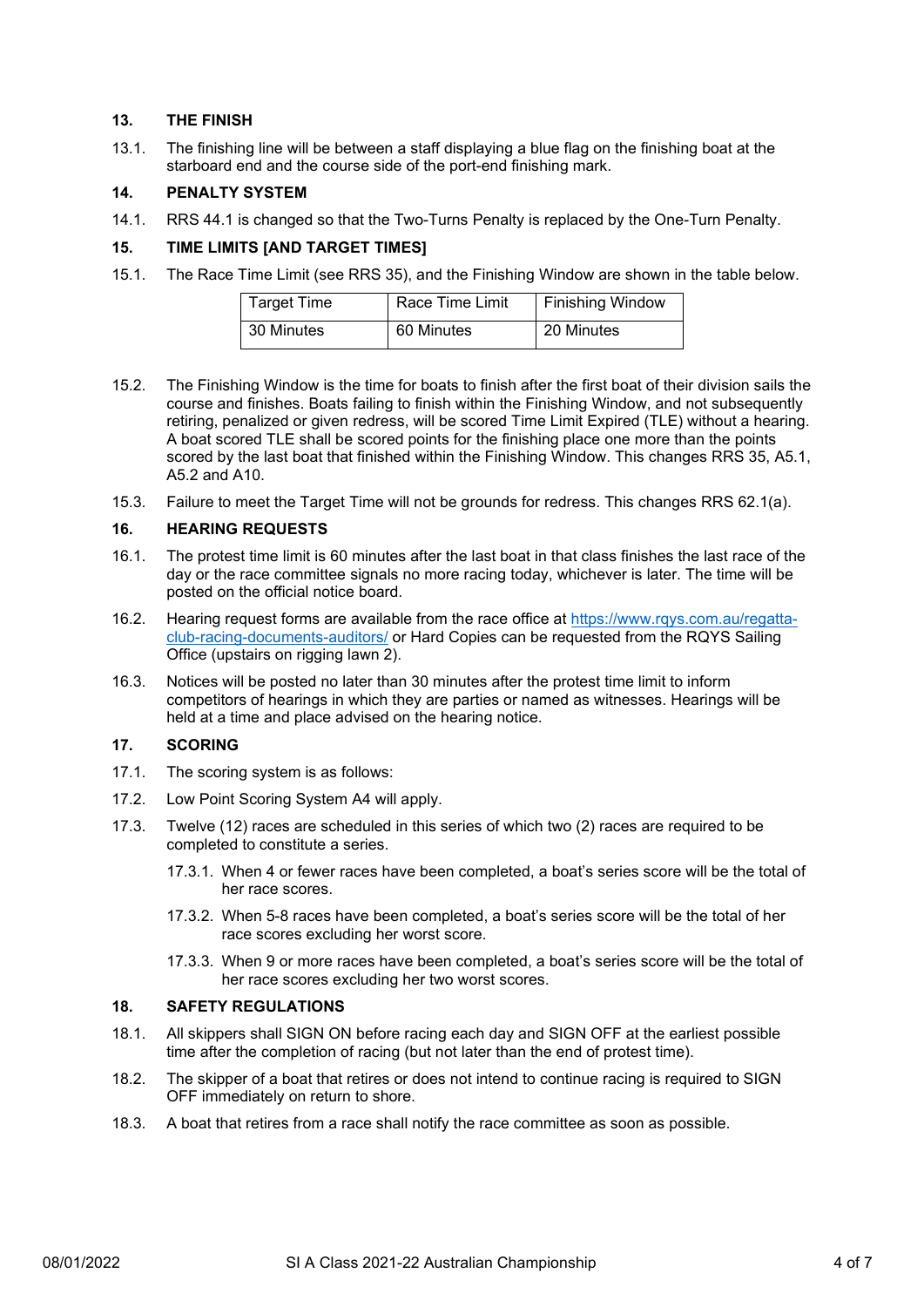- 18.4. Competitors shall comply with the following harbour bylaws:
	- 18.4.1. All sailing vessels shall give way to powered vessels at all times whilst inside the Manly Boat Harbour.
	- 18.4.2. Once outside the Manly Boat Harbour, competitors are to as soon as possible stay outside of the main channel, keeping clear of powered vessels.

#### **19. REPLACEMENT OF CREW OR EQUIPMENT**

19.1. [DP] Substitution of damaged or lost equipment is not allowed unless authorized in writing by the Technical Committee. Requests for substitution shall be made to the committee at the first reasonable opportunity, which may be after the race.

#### **20. EQUIPMENT AND MEASUREMENT CHECKS**

- 20.1. A boat or equipment may be inspected at any time for compliance with the class rules, notice of race and sailing instructions.
- 20.2. [DP] When instructed by a race official on the water, a boat shall proceed to a designated area for inspection.

#### **21. OFFICIAL VESSELS**

21.1. Official vessels will be identified by displaying a white flag with black letters 'RC' or 'MEDIA'.

#### **22. [DP] SUPPORT TEAMS**

22.1. Team leaders, coaches and other support persons shall stay outside areas where boats are racing from the time of the preparatory signal for the first start until all boats have finished or retired or the race committee signals a postponement, general recall or abandonment.

#### **23. BERTHING**

23.1. [DP] No tie down restraints may penetrate the ground deeper than 300mm due to lawn irrigation systems.

#### **24. TRASH DISPOSAL**

24.1. Trash may be placed aboard official or support person vessels.

#### **25. PRIZES**

- 25.1. Prizes will be given as follows:
- 25.2. OPEN FLEET: 1st, 2nd and 3rd including a Perpetual Trophy for the Australian Champion.
- 25.3. CLASSIC DISCIPLINE FLEET: 1st, 2nd and 3rd including a Perpetual Trophy for best placed Classic Discipline Australian Champion.
- 25.4. Other prizes may be awarded at the discretion of the AIADCA. This may include trophies or prizes to the highest placed sailors in age divisions - Junior (under 25), Open (25- 44), Masters (45-54), Grand Master (55-64), and Great Grand Masters (65+), and Women's division. Age shall be determined as at 8th January 2022.

#### **26. RISK STATEMENT**

26.1. RRS 3 states: 'The responsibility for a boat's decision to participate in a race or to continue to race is hers alone.' By participating in this event each competitor agrees and acknowledges that sailing is a potentially dangerous activity with inherent risks. These risks include strong winds and rough seas, sudden changes in weather, failure of equipment, boat handling errors, poor seamanship by other boats, loss of balance on an unstable platform and fatigue resulting in increased risk of injury. **Inherent in the sport of sailing is the risk of permanent, catastrophic injury or death by drowning, trauma, hypothermia or other causes.**

#### **27. INSURANCE**

27.1. Each participating boat shall be insured with valid third-party liability insurance with a minimum cover of \$10,000,000AUD per incident or the equivalent.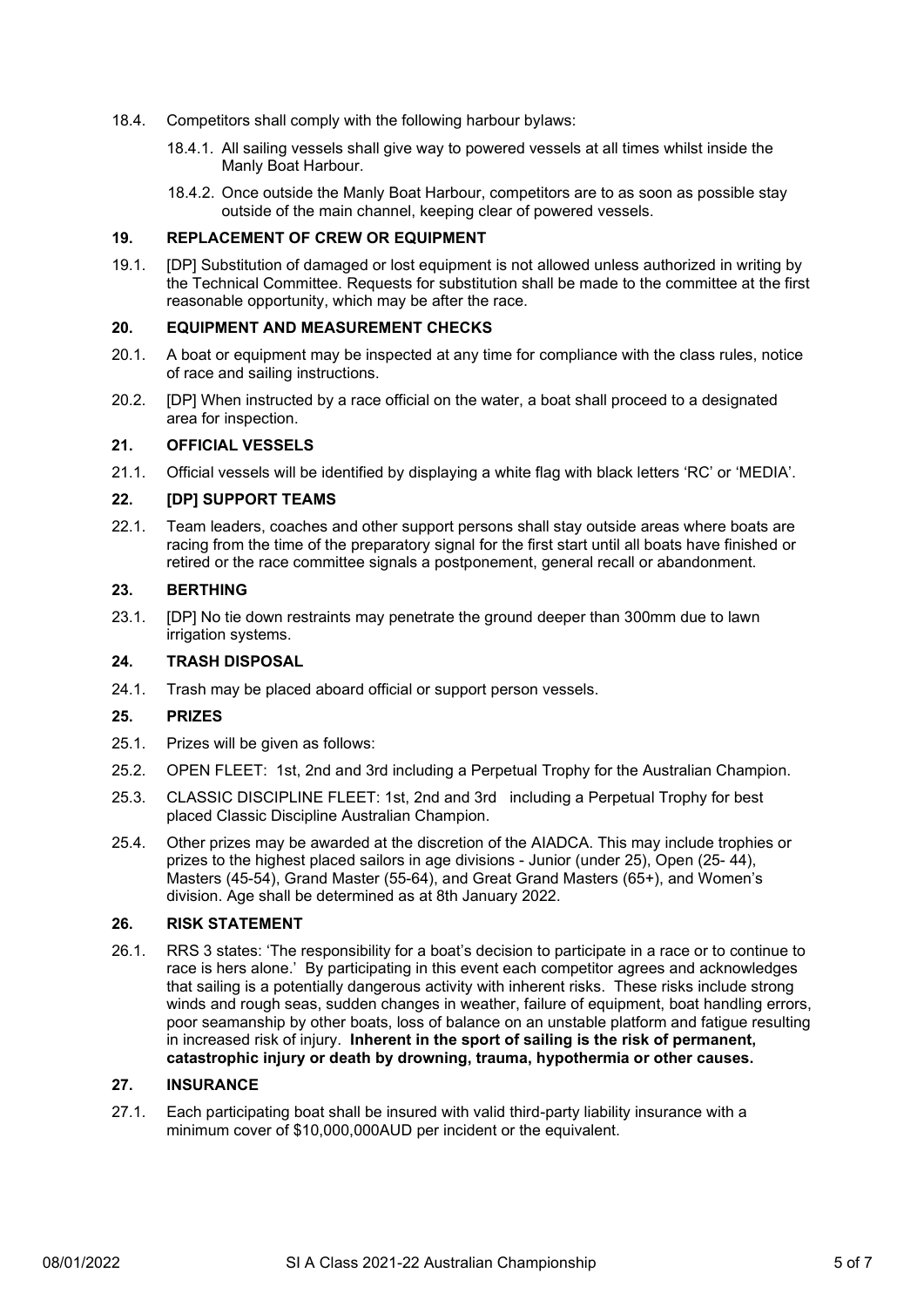### **SI ATTACHMENT A**